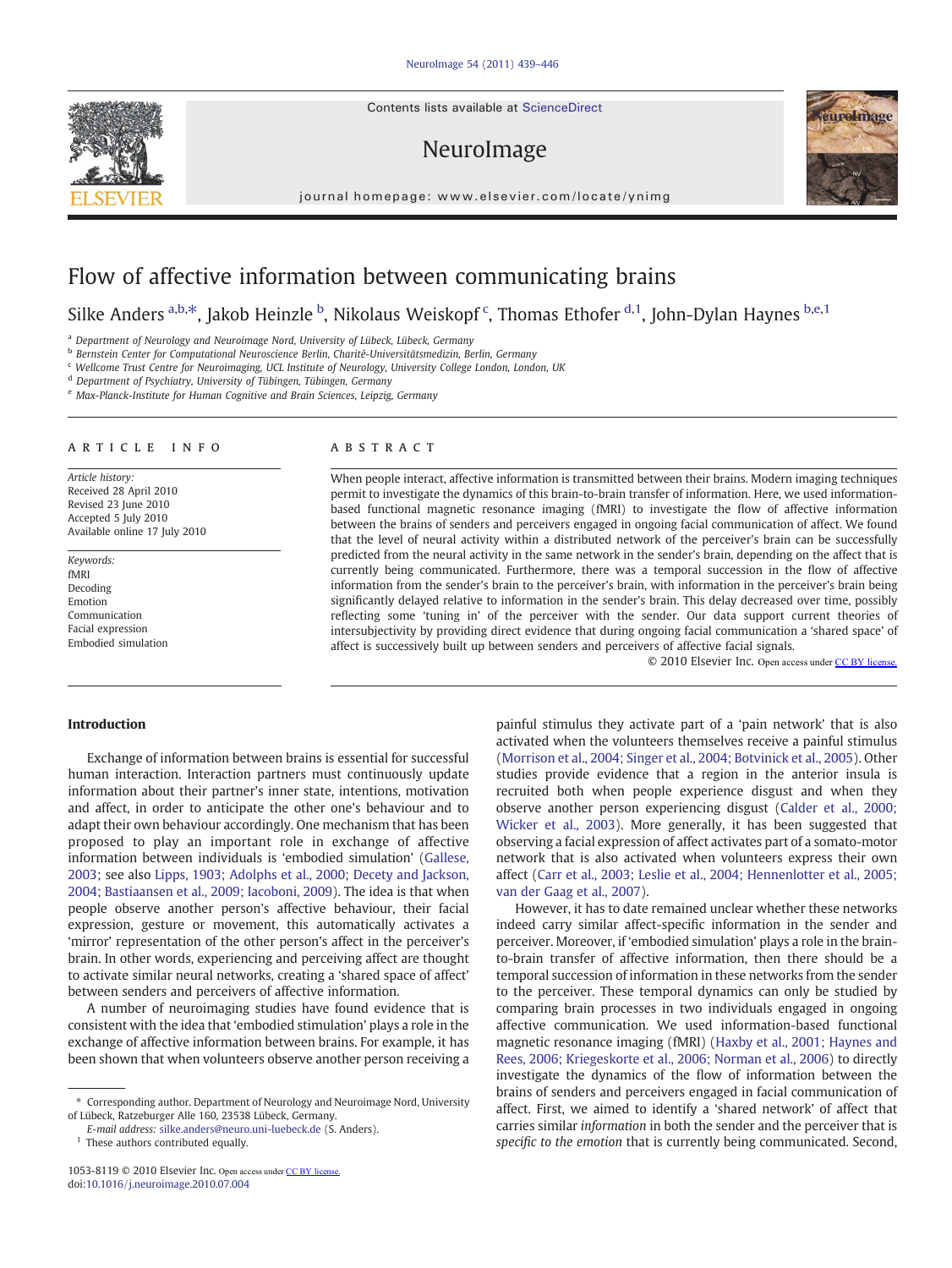we tested whether there was a temporal succession in the flow of information from the sender's brain to the perceiver's brain.

# Methods

# Participants

Because it has been suggested that exchange of affective information is strongest between closely attached individuals [\(Singer et al.,](#page-7-0) [2004\)](#page-7-0), we investigated the flow of affective information between romantic partners. Six different-sex couples (mean age of women 22 years, range 20 to 25 years, mean age of men 24 years, range 22 to 28 years) who had been engaged in a romantic relation for at least one year at the time of scanning (mean 2 years, range 1 to 4 years) participated in the study. All participants were right-handed and reported no history of neurological or psychiatric disorders. Participants gave their written informed consent prior to participation and the study was approved by the local ethics committee.

### Experimental design

Partners were invited together to the scanning facility. After a brief introduction, they were informed that they would be scanned simultaneously and that the perceiver would see the sender's facial expression online during scanning via a video-camera. Partners were then separated and the female partner was informed that her task would be to indulge herself into emotional situations and to facially express her emotional feelings as soon as they arose. The female partner was selected as sender because women have been shown to be more accurate senders of affect than men ([Buck et al., 1974](#page-7-0)). Particular care was taken to ensure that the sender understood that she was not meant to pose emotional expressions but to try to share her emotional feelings with her romantic partner as they arose. The male partner was completely uninformed about the sender's task and was simply asked to watch the senders' facial expression and to try to feel with her (i.e. the male partner did not know that the sender was asked to submerge herself into emotional situations, please see Supplemental online material for the wording of the instructions). In fact, the sender's facial expression was videotaped throughout scanning and shown to the perceiver when he was scanned in the same scanner immediately after scanning of the sender had been completed.

Scanning consisted of ten runs; each run comprised four 20 speriods during which affective information was to be communicated, and five interspersed periods during which the sender was instructed to relax (24 s, 22 s, 18 s, 22 s, and 18 s) (Fig. 1). A single emotion (joy, anger, disgust, fear, or sadness) was used in each run in order to avoid rapid switches between conflicting emotions. A single printed word (e.g. 'joy') signalled emotion periods to the sender. The order of emotions was chosen by the sender, with the restriction that no emotion could occur twice in a row and that each emotion had to be chosen once before an emotion could be chosen a second time. Please note that the perceiver was uninformed about the timing within runs.

### Data acquisition

Ninety-two (92) functional images covering the whole brain were acquired during each run (T2\*weighted echoplanar images, 1.5 Tesla Siemens Avanto, Erlangen, Germany; tilt angle −30°, 64× 64 matrix,



Fig. 1. Experimental design. Senders and perceivers participated in 10 runs of fMRI. Colours indicate emotion periods; each colour indicates a different emotion (joy, anger, disgust, fear, or sadness), grey indicates resting periods. The order of runs was chosen by the sender with the restriction that each emotion had to be chosen once before an emotion could occur a second time. The sender's facial expression was video-taped throughout scanning and shown to the perceiver while he was scanned immediately after scanning of the sender had been completed.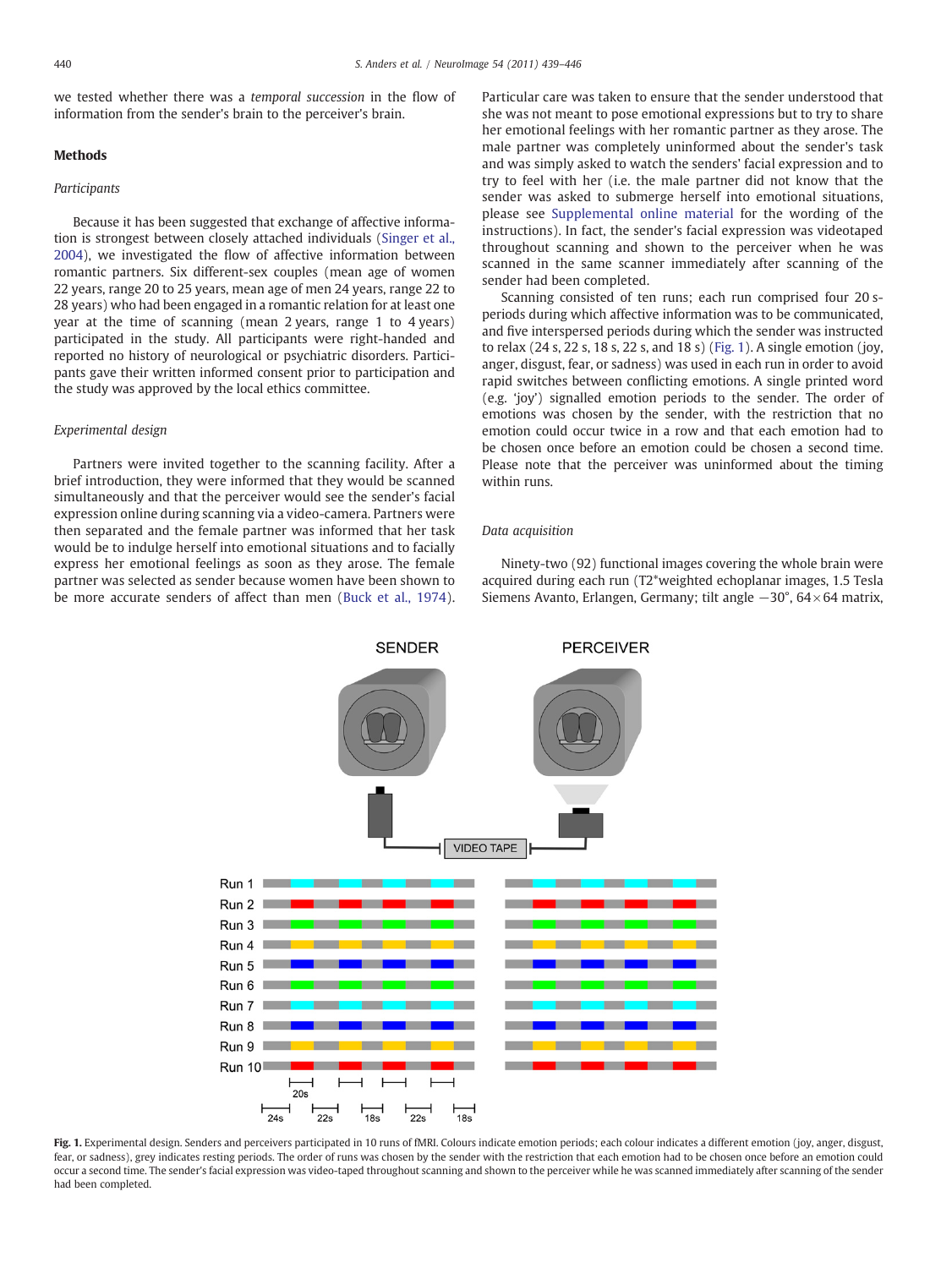in plane resolution  $3 \times 3$  mm<sup>2</sup>, 24 axial slices, interleaved order, slice thickness 6 mm with no gap, TE 40 ms, TR 2000 ms). An fMRIcompatible video camera ([Wild et al., 2000\)](#page-7-0) was used to video-tape the sender's facial expression throughout scanning. Additionally, we recorded skin conductance responses (SCR) as a peripheral index of autonomic activity during scanning with standard commercial recording equipment (Varioport, Becker Meditec, Karlsruhe, Germany). Details of skin conductance data acquisition have been described elsewhere ([Anders et al., 2004](#page-7-0)). Stimulus presentation and data collection were synchronised with Presentation software (Neurobehavioral Systems Inc., Albany, CA, USA). After each run, perceivers were asked via the intercom what they thought the sender might have been feeling, and if they thought that they had felt the same as the sender, and responses were protocolled word-by-word by one of the experimenters. Skin conductance responses and verbal reports served to confirm that participants showed emotional engagement during emotion periods. No explicit emotion recognition data were collected in order to avoid subject priming.

### Analysis of behavioural data

Usable SCR data were obtained from three senders and five perceivers. Data of the remaining individuals could not be analysed due to recording errors. For analysis, linear trends were removed from the time series of each run, and the average level of SCR during the 20 s-emotion periods was contrasted the average of a 4 s rest period before the onset of each emotion period.

Word-by-word protocols recorded after each run were used to derive a measure of emotion recognition accuracy for each run. Emotion recognition was parameterized as '1' if the perceiver correctly named the sender's emotion, or gave a description that was correctly identified by two independent raters, and '0' otherwise. Chi-Square statistics tested for differences in emotion recognition between emotion types.

# Analysis of fMRI data

Preprocessing of functional images included slice acquisition time correction, concurrent spatial realignment and correction of image distortions by use of individual static field maps ([Andersson et al.,](#page-7-0) [2001\)](#page-7-0), normalization into standard MNI space (Montreal Neurological Institute) and spatial smoothing (10 mm Gaussian kernel) (SPM5, Wellcome Department of Imaging Neuroscience, London, UK).

#### Voxel-wise classification analysis

Previous studies have shown that levels of activity within a distributed network of brain regions differ, depending on the individual's affective state (e.g. [Damasio et al., 2000; Phan et al.,](#page-7-0) [2002\)](#page-7-0). Thus, to identify a 'shared network' for affective information we searched for voxels where the level of emotion-specific activity in the sender's brain was reflected in the perceiver's brain. For this purpose, we first computed an image of voxel-wise parameter estimates for each emotion period (i.e. each trial) using a general linear model as implemented in SPM5. This resulted in 40 parameter estimates (4 trials per run  $\times$  10 runs) for each voxel and participant. To prewhite data for the classification analysis, the global mean was subtracted from each image and the 40 parameter estimates for a given voxel were normalized to zero mean and unity across all emotion periods.

Classification analysis was carried out separately for each voxel. First, in a given voxel, mean values were computed across the eight parameter estimates of each emotion (4 trials per run $\times$ 2 runs per emotion) for the sender ('Training'). Second, these mean values were used to classify the perceiver's brain activity. The perceiver's brain response in a given emotion period was classified according to the smallest distances between the perceiver's brain response and these

mean values ('Test') (Fig. S1 Supplemental online material). This approach is similar to a univariate k-nearest-neighbour classification except that classification is based on the nearest mean value instead of k nearest neighbours. This yielded a total of 40 binary classification accuracies per voxel. To derive a single measure of decoding accuracy per voxel for each sender-perceiver pair, voxelwise classification accuracies were averaged across all trials.

For group statistical inference, the images of voxel-wise decoding accuracies were subtracted with chance level ( $p = .20$ ), spatially smoothed (10 mm Gaussian kernel) to allow for Random Field Theory statistical inference ([Worsley et al., 1996\)](#page-7-0), and fed into a one-sample T-test with random factor subject as implemented in SPM5. The resulting statistical parametric map (SPM) tested the  $H_0$  that decoding accuracies were not greater than chance. Because previous work has shown that single voxels carry limited information only and that information is be encoded in extended brain regions [\(Pessoa and](#page-7-0) [Padmala, 2007](#page-7-0)) we used a voxel-wise height threshold of  $T = 3.3$ (corresponding to a probability of false positives of  $p = .01$ ) and assessed statistical significance at cluster level ( $p = .01$ , corrected for multiple comparisons according to Random Field Theory [[Worsley](#page-7-0) [et al., 1996\]](#page-7-0); this corresponded to a minimal cluster size of 100 contiguous voxels). Please note, however, that the number and location of clusters was highly stable across different height thresholds.

#### Time-resolved classification analysis

Next, we sought to investigate the temporal dynamics of the flow of affective information from the sender's brain to the perceiver's brain. Particularly, we were interested whether early information from the sender's brain was encoded early in the perceiver's brain, and late information from the sender's brain was encoded later in the perceiver's brain. This would indicate that there was a temporal succession in the flow of emotion-specific information from the sender's brain to the perceiver's brain. For this purpose we used a time-resolved multivariate decoder. As before, a classifier was trained on the sender's brain activity and tested on the perceiver's brain activity. However, the time-resolved classification analysis was based on intensity values in single functional images. After preprocessing, global means were removed from each image and voxel-wise intensities were normalized as described above. Functional images were then temporally aligned with respect to the onset of an emotion period. This resulted in 40 time series (10 runs $\times$ 4 emotion periods per run) of 18 functional images per subject, each covering a 36 s-time interval from 2 scans before the onset of an emotion period to 6 scans after offset of the emotion period.

Because we were interested in the temporal dynamics with which information in voxels known to carry emotion-specific information (i.e. the 'shared network') was transferred from the sender to the perceiver we aimed to restrict the analysis to these voxels. To avoid circularity, we identified voxels that carried emotion-specific information separately for each sender–perceiver pair, based on data from the remaining sender–perceiver pairs only. Thus, for each sender–perceiver pair the most significant 2500 voxels in the group SPM derived from the remaining sender– perceiver pairs were selected (corresponding roughly to the number of above-threshold voxels in the voxel-wise analysis).

For classification, the intensity values of these voxels within a 2 stime window (corresponding to one functional scan) were represented as a vector in m-dimensional space, where m is the number of voxels. Classification was based on Euclidian distances between vectors. First, for each 2 s-time window, mean vectors were computed across the eight intensity vectors of each emotion (4 trials per run  $\times$  2 runs per emotion) for the sender ('Training'). Second, these mean vectors were used to classify the perceiver's brain activity. The perceiver's response in a given 2s-time window was classified according to the smallest Euclidian distances in m-dimensional space between the perceiver's response and these mean vectors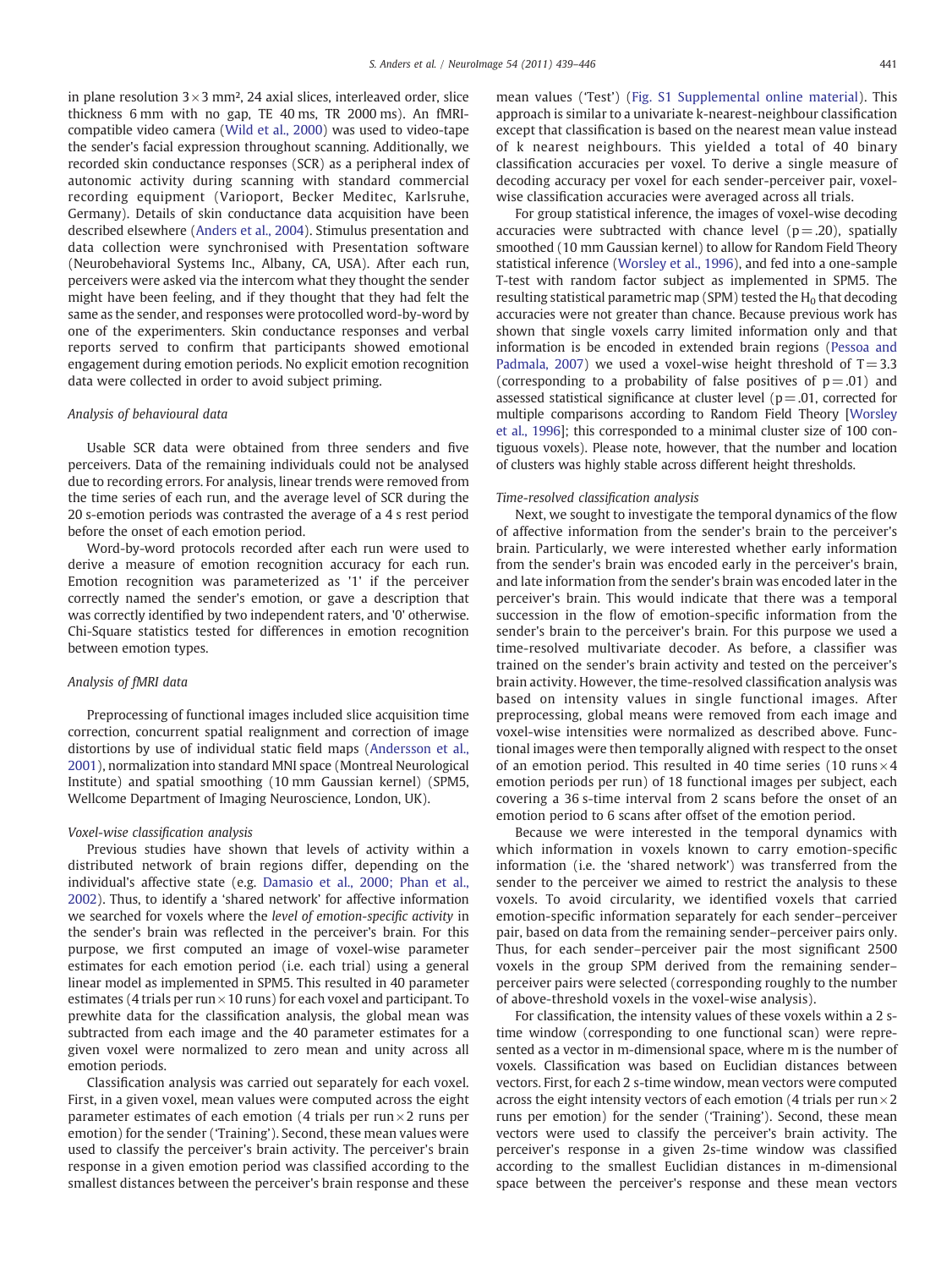('Test') (Fig. S2 Supplemental online material). Classification of the perceiver's brain activity was carried out separately for each time window of the sender's brain activity and each time window of the perceiver's brain activity, and separately for each emotion period. This yielded a total of 40 binary classification accuracies for each combination of time windows. To derive one measure of decoding accuracy for each combination of time windows, classification accuracies were averaged across all emotion periods. This resulted in an n-by-n matrix of time-resolved decoding accuracies for each sender–perceiver pair, where n is the number of time windows. Each row of the time-resolved matrix of decoding accuracies represents the time course  $f_i(p_i)$  with which information from the sender's brain in a specific 2 s-time window  $s_i$  was encoded in the perceiver's brain.

To extract the dynamics of information flow from the timeresolved matrices, time-resolved matrices were first temporally smoothed with a filter width corresponding the time course of the hemodynamic response function  $(4s \times 4s)$  Gaussian filter). Then, time courses were averaged across all time windows si and this average was subtracted from each individual time course. This resulted in a new n-by-n matrix for each sender–perceiver pair. For each time course  $f_i(p_i)$  in this new matrix we determined the time window  $p_{imax}$ in which information from the sender's brain in time window s<sub>i</sub> was most accurately encoded in the perceiver's brain [i.e.  $f_i(p_{\text{imax}})=max(f_i)$  $(p_i)$ ]. To test whether there was a temporal succession in the flow of information (i.e. whether there was a positive linear relation between time windows  $s_i$  and  $p_{imax}$ ) we used a linear contrast within a repeated-measures ANOVA with fixed factor time window of the senders brain activity and random factor subject. Because we were mainly interested in the flow of affective information, the ANOVA was restricted to the time interval covered by the expected time course of the hemodynamic response during the affective communication period (i.e. from 2 scans after beginning of an emotion period to 2 scans after the end of an emotion period). The delay between information in the sender's brain and information in the perceiver's brain for a given time window  $s_i$  was defined as pimax−si. A linear contrast within a repeated-measures ANOVA with fixed factor time window of the senders brain activity and random factor subject was used to test for changes of delay over time. Average group matrices and time courses are shown for visualisation [\(Fig. 3](#page-5-0)), but analyses of the time course of information flow were carried out separately for each sender–perceiver pair and statistical analyses are based on data of individual sender–perceiver pairs.

#### Supplemental analysis

As stated above, all of the above analyses were carried out within true sender–perceiver pairs. To test the possibility that the 'shared network' carried information in individual sender–perceiver pairs that was specific to each sender–perceiver pair and that exceeded information that was present in all senders and perceivers, we performed an additional analysis that compared classification accuracies within true sender–perceiver pairs to classification accuracies within arbitrary sender–perceiver dyads. To this end we combined information across all m voxels in the shared network as described above. However, because this time we were not interested in the time course with which information was transferred, vectors in mdimensional space now represented m parameter estimates as in the first analysis (rather than m intensity values from single functional images). Because we reasoned that information that was specific to specific sender–perceiver pairs would vary across trials we performed a separate classification analysis for each trial. First, a vector was computed for each trial for the sender ('Training'). The perceiver's response in a given emotion period was then classified according to the smallest Euclidian distance in m-dimensional space between the perceiver's response and the five vectors representing the sender's emotion-specific response during the corresponding trials ('Test'). This resulted in 40 classification accuracies for each sender–perceiver pair. We then repeated the same analysis, this time pairing each sender with each perceiver except her true communication partner, and each perceiver with each sender except his true communication partner. To derive one sender – other-perceivers classification accuracy for each sender, and one other-senders – perceiver classification accuracy for each perceiver, classification accuracies were averaged across perceivers and senders, respectively. To avoid circularity, voxels that carried emotion-specific information were identified separately for each sender–perceiver pair, based on data from all remaining sender–perceiver pairs only.

#### Results

#### Skin conductance and emotion recognition

Average time series of skin conductance responses of senders and perceivers are shown in Fig. S3 Supplemental online material. In both senders and perceivers SCR increased during emotion periods (senders, .63  $\pm$  .07 μS [mean  $\pm$  s.e.m.]; perceivers, .09  $\pm$  .02 μS; all participants,  $T(7) = 2.6$ , p<.05; perceivers only,  $T(4) = 3.9$ , p<.01). This indicates that affective communication led to an increase of autonomic arousal. Furthermore, in line with the assumption that the perceiver's autonomic response reflected the sender's autonomic response over time, visual inspection of the time series indicates that the increase in perceivers was delayed relative to the increase in senders.

Perceivers recognized the sender's emotion in 70 percent of the runs. Recognition rates were highest for joy (1.00) and lowest for anger (.50), but recognition was above chance (.20) for each and every type of emotion (binomial  $p \le 0.05$  for all types of emotion), and there was no statistically significant difference in recognition rates between emotion types (Chi-Square = 2.5, df = 4, p > .50, Fig. S4 Supplemental online material).

# A shared network of affect

First, we aimed to identify brain regions where the perceiver's brain activity could be predicted from the sender's brain activity, depending on the specific emotion that was currently being communicated. For this purpose we trained a simple univariate classifier to identify the sender's current emotion based on the level of activity in a given voxel in the sender's brain, and tested whether the same classifier could identify this emotion from the level of activity in the same voxel in the perceiver's brain. This procedure revealed that the perceiver's emotion-specific brain activity could successfully be predicted from the sender's emotion-specific brain activity in a distributed network, including temporal, parietal, insular and frontal brain regions [\(Fig. 2](#page-4-0) and Table S1 Supplemental online material). In other words, these brain regions carried highly similar information in the sender's and perceiver's brain, and this information was encoded by highly similar signals in the sender's and perceiver's brain.

#### Dynamics of information flow

Next, we sought to investigate the temporal dynamics of the flow of affective information. Particularly, we were interested whether early information from the sender's brain was encoded early in the perceiver's brain, and late information from the sender's brain was encoded later in the perceiver's brain. This would indicate that there was a temporal succession in the flow of emotion-specific information from the sender's brain to the perceiver's brain. For this purpose we used a time-resolved multivariate decoder. As before, a classifier was trained on the sender's brain activity and tested on the perceiver's brain activity. However, this time the classifier was trained on the sender's brain activity in all voxels of the shared network within a specific 2 s-time window and then tested on the perceiver's brain activity in another 2 s-time window.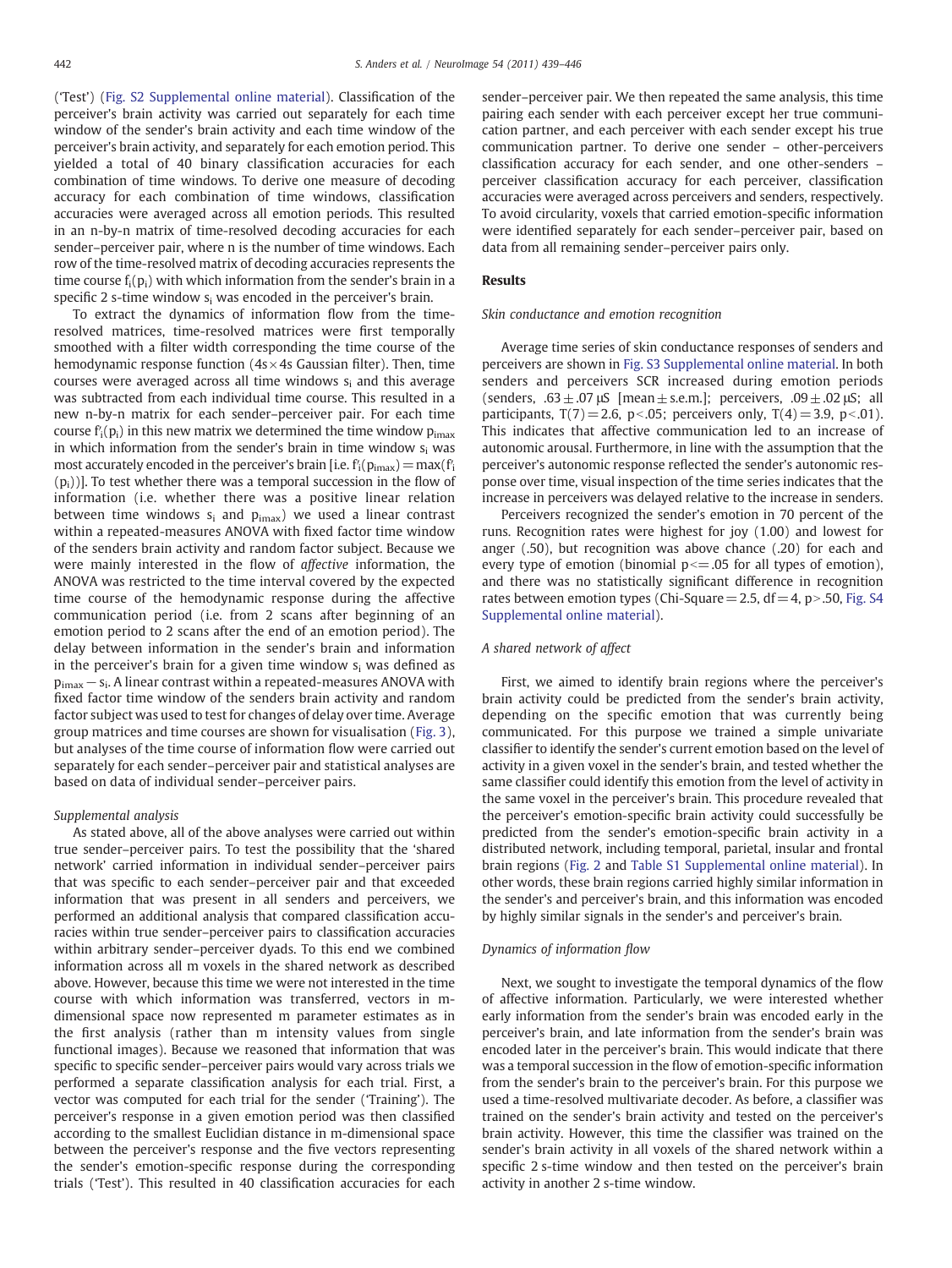<span id="page-4-0"></span>

Fig. 2. The 'shared network of affect'. A. Clusters in which the perceiver's brain activity could successfully be predicted from the level of the sender's brain activity, depending on the communicated affect ( $p = .01$ , corrected for multiple comparisons at cluster level). Significant clusters are projected onto the surface of a standard brain (MNI). B. Average voxelwise decoding accuracies within each cluster, projected onto axial slices of the same brain as in A. Slices are shown in neurological convention (left is left). Numbers below slices indicate z coordinates.

Each row of the time-resolved matrix of decoding accuracies [\(Fig. 3](#page-5-0)A) represents the time course with which information from the sender's brain in a specific 2 s-time window was encoded in the perceiver's brain. Initially, these time courses all appear highly similar ([Fig. 3](#page-5-0)B). This would suggest that brain activity within the shared network was specific to each emotion but did not change much over a given emotion period. Importantly, however, the temporal dynamics of information flow became visible when the average time course (i.e. the stationary component) was subtracted from each individual time course. This revealed that the accuracy with which information in the sender's brain in a specific time window was reflected in the perceiver's brain was not stationary, but changed in a systematic manner over time. Early information from the sender's brain was most accurately encoded in the perceiver's brain at early time points; and late information from the sender's brain was most accurately encoded in the perceiver's brain at later time points  $(T = 2.2, p<0.05,$  one-tailed, [Fig. 3](#page-5-0)C).

[Fig. 3](#page-5-0)D also shows that there was a considerable delay between information in the sender's brain and information in the perceiver's brain. The bar chart shows, for each time window, the delay with which information from the sender's brain was reflected in the perceiver's brain. This delay was large (up to 8 s) just after the beginning of an affective period and decreased towards the end of an affective period (close to 0 s) (T = −3.6, p <.05, two-tailed). Please note that this delay cannot be explained by the latency of the hemodynamic response because time courses of information flow were computed from fMRI signals of the sender and the perceiver and the hemodynamic delay is thus a common component to both signals.

#### Specificity of information within the shared network

As additional analysis, we tested whether the 'shared network' carried information in individual sender–perceiver pairs that was specific to each sender–perceiver pair and that exceeded information that was present in all senders and perceivers [\(Fig. 4](#page-6-0)). Specifically, we tested whether classification accuracies within true sender–perceiver pairs were higher than classification accuracies within sender – otherperceiver dyads and within other-sender – perceiver dyads. This was indeed the case. Classification accuracies were still above chance for sender – other-perceiver dyads (mean accuracy = .29,  $T = 10.1$ ,  $df = 5$ , p<.001) and other-sender – perceiver dyads (mean accura $cy = .29$ , T = 5.9, df = 5, p < 001), indicating that similar information was present in all senders and perceivers. Critically, however, classification accuracy was significantly lower within sender – other-perceiver dyads than within true sender – perceiver pairs (paired T-test,  $T = 2.3$ ,  $p = .03$ ) and significantly lower within othersender – perceiver dyads than within true sender – perceiver pairs (paired T-test,  $T = 2.4$ ,  $p = .03$ ). This provides clear evidence that the shared network does not only represent 'prototypical' emotional information but indeed carries information about a communication partner's individual affective state.

# Discussion

In sum, our data show that during ongoing facial communication of affect, emotion-specific information is encoded in similar distributed networks in the sender's and perceiver's brain. Furthermore, there is a temporal succession in the flow of affective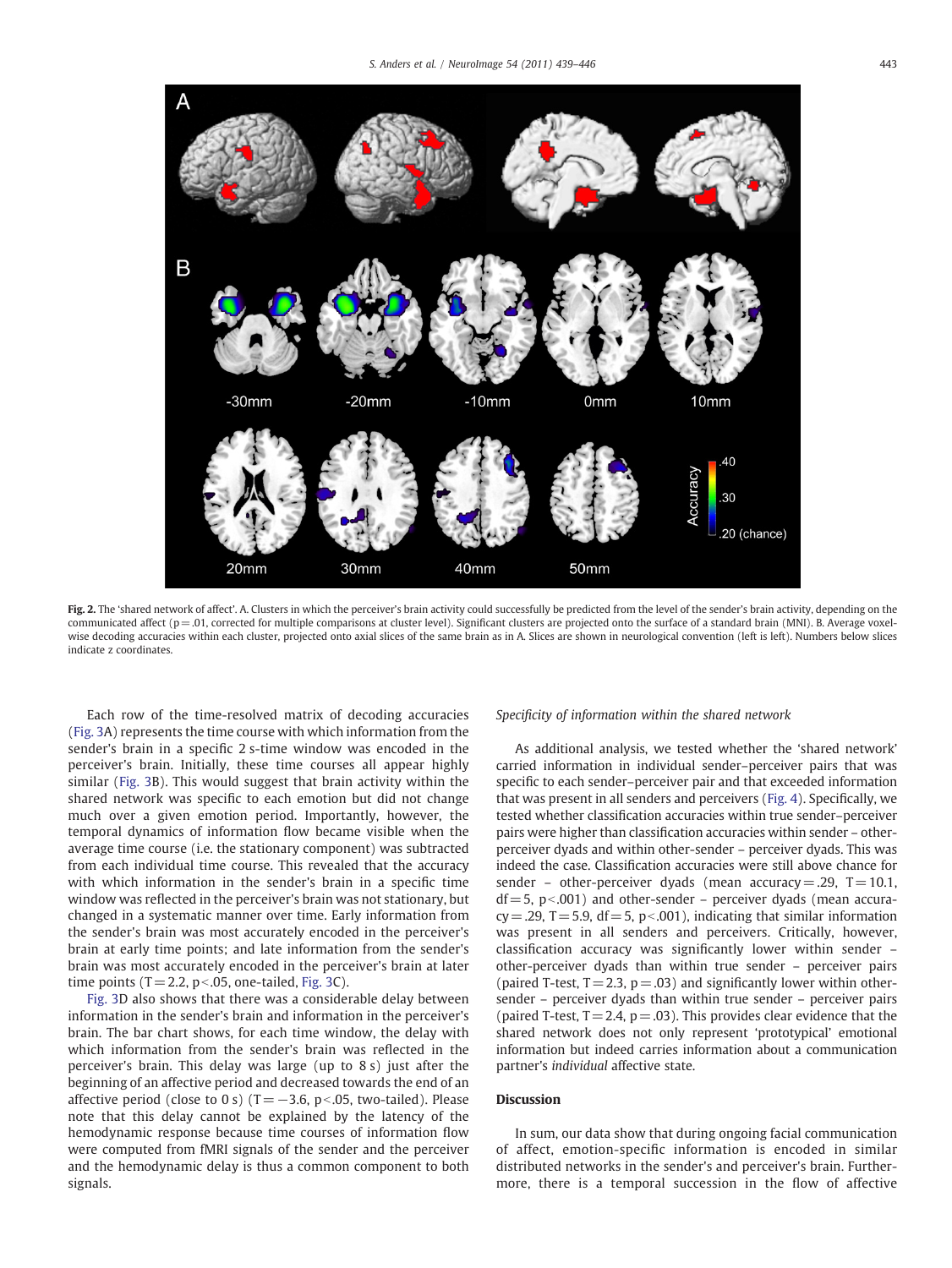<span id="page-5-0"></span>

Fig. 3. Dynamics of information flow. Each row of the time-resolved matrix of decoding accuracies (A) represents the time course (B) with which information from the sender's brain in a specific time window was encoded in the perceiver's brain. Subtracting the average from these time courses reveals the temporal dynamics of information flow (C). Time courses of delta accuracy in C are scaled to the overall maximum of delta accuracy. Red lines indicate the peak of each individual time course; dashed lines and numbers on the right indicate the time window the sender's brain activity was taken from. The bar chart (D) shows the delay with which information from the sender's brain was reflected in the perceiver's brain. Dark grey bars in C and D represent an approximation of the interval covered by the predicted time course of the hemodynamic response during affective communication.

information from the sender's to the perceiver's brain, with information in the perceiver's brain being delayed relative to information in the sender's brain. These findings extend existing knowledge on the neural basis of affective communication in two important ways.

First, we show that distributed anterior temporal, insular and somato-motor brain regions that have been associated with 'embodied simulation' during affective communication not only show common activity during emotion observation and first-hand emotional experience [\(Wicker et al., 2003; Carr et al., 2003; Leslie](#page-7-0) [et al., 2004; Hennenlotter et al., 2005; van der Gaag et al., 2007\)](#page-7-0), but indeed carry emotion-specific information in the sender and perceiver. Moreover, our data show that this information is encoded by highly similar signals in the sender and perceiver. This can be seen from the fact that information about the specific emotion that was communicated by the sender could be decoded from the level of activity in individual voxels within this network in the perceiver's brain even though the decoder was trained on the sender's brain activity only. Thus, our analyses provide evidence for a 'common coding' of emotion-specific information in a distributed network in the sender's and perceiver's brain. Interestingly, the ventral premotor cortex, which is often activated when people imitate or observe posed affective facial expressions ([Carr et al., 2003; Leslie](#page-7-0) [et al., 2004; Hennenlotter et al., 2005; van der Gaag et al., 2007\)](#page-7-0), was not part of this network.

Second, our approach allowed us to directly measure how information from the sender's brain is subsequently encoded in the perceiver's brain. Thus, we could show that there was a temporal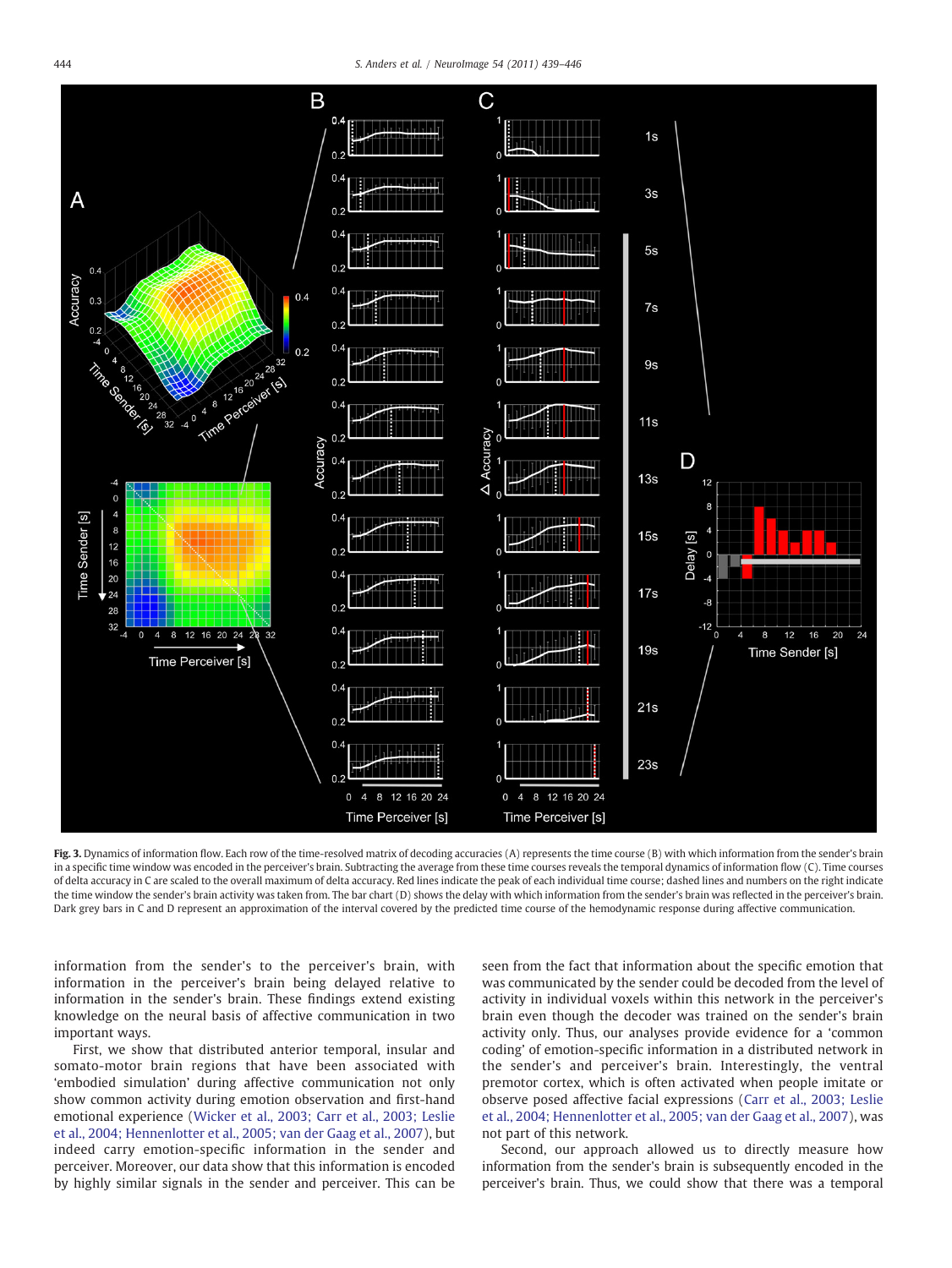<span id="page-6-0"></span>

Fig. 4. Specificity of information within the 'shared network of affect'. Bar charts represent average classification accuracies when information was combined across all voxels within the 'shared network of affect'. Classification accuracy was significantly lower within sender – other-perceiver dyads and other-sender – perceiver dyads than within true sender–perceiver pairs. Error bars represent standard errors of the mean.

succession in the flow of affective information, with early information from the sender's brain being encoded early in the perceiver's brain, and later information from the sender's brain being encoded later in the perceiver's brain. This illustrates that information from the sender's brain was dynamically reflected in the perceiver's brain.

A very recent study by [Schippers et al. \(2010\)](#page-7-0) used a design similar to that in the current study except that senders in that study did not communicate their affective state, but gestured arbitrary words to the perceiver. Using between-subject Granger causality analysis that study showed that changes of activity in certain regions of the sender's brain preceded changes of activity in other regions of the perceiver's brain. The current study supports and extends those findings by showing that information about the specific content of communication (in this case the sender's affective state) from the sender's brain is subsequently reflected in the perceiver's brain.

Notably, there was a considerable delay between information in the sender's brain and information in the perceiver's brain. This delay (up to eight seconds) was much longer than it would be expected due to the very brief physical delay of the video signal or neuronal transmission delays in low-level motor and sensory systems in the sender and perceiver. Also, delays were computed directly from the sender's and perceiver's fMRI signal and thus cannot be explained the latency of the hemodynamic response. At first glance this result seems to be at odds with behavioural studies that have shown that covert mimicking reactions to facial and bodily expressions of emotion can occur very rapidly (e.g. [Dimberg and](#page-7-0) [Thunberg, 1998; van Heijnsbergen et al., 2007\)](#page-7-0). However, the finding that it may take several seconds until the sender's affective state is fully reflected in the perceiver's brain is in line with the view the human emotions comprise different response components (e.g. [Anders et al., 2009](#page-7-0)) that unfold over time ([Leventhal and Scherer,](#page-7-0) [1987](#page-7-0)). Interestingly, the delay between information in the sender's brain and information in the perceiver's brain decreased over an affective period. This possibly reflects some 'tuning in' of the perceiver with the sender. In other words, while it may initially take some time for the 'shared space' [\(Gallese, 2003\)](#page-7-0) of affect to build up between the sender and perceiver, information transfer seems to become faster once the shared space has been established.

Finally, our data provide evidence that the 'shared network' does not only carry 'prototypical' emotional information but indeed carries information about an interaction partner's individual affective state. This can be derived from the finding that classification accuracies within the shared network were higher within true sender–perceiver pairs than within arbitrary sender–perceiver dyads. This underlines a possible role of the 'shared network' in simulating another person's current affective state rather than in solely reflecting prototypical information.

The current study, like most previous studies, investigated 'embodied simulation' during facial communication in a context in which perceivers were biased to share the sender's affective state. In real-life situations this might not always be the case. In certain contexts, situational demands might lead to an inhibition of 'embodied simulation' (e.g. [Lamm et al., 2007\)](#page-7-0). The current study provides a tool to directly study such influences by assessing the amount of specific information that is reflected in the perceiver's brain, depending on the context.

One important question that has to be considered when investigating a possible role of 'embodied stimulation' in social interaction is how such a mechanism might be implemented at the neuronal level. A seminal finding in this regard was the detection of neurons in the macaque area F5 (a premotor area) that fire not only when the monkey performs a goal-directed hand movement, but also when the monkey observes the same action being performed by another individual [\(Gallese et al., 1996; Rizzolatti et al., 1996\)](#page-7-0). This and subsequent findings have been taken as evidence that 'mirror neurons' (i.e. neurons that fire during observation and action) might link third-person observation and first-hand experience and thereby provide an important basis for insightful social interaction (e.g. [Gallese, 2003\)](#page-7-0). The search for such 'mirror neurons' in the human brain has been restricted by the limited spatial resolution of recording methods available for human research. Nevertheless, along with a single record of a 'mirror neuron' for pain in the human brain [\(Hutchison et al., 1999](#page-7-0)) there are a number of studies that have shown that some regions in the human brain respond during observation and execution of specific actions [\(Iacoboni et al., 1999; Shmuelof and](#page-7-0) [Zohary, 2006; Dinstein et al., 2007; Gazzola and Keysers, 2009;](#page-7-0) [Schippers et al., 2009\)](#page-7-0), or observation and first-hand experience of affect [\(Wicker et al., 2003; Carr et al., 2003; Leslie et al., 2004;](#page-7-0) [Hennenlotter et al., 2005; van der Gaag et al., 2007](#page-7-0)). However, there is an ongoing debate whether common activity in neuroimaging studies indeed reflects the existence of 'mirror neurons' in these regions. Alternatively, observed and executed actions, or observed and experienced affect, could be represented by different subpopulations of neurons within the same region ([Morrison and Downing, 2007;](#page-7-0) [Dinstein et al., 2008; Lingnau et al., 2009](#page-7-0)). The current study shows that affective information is represented in similar neural networks in the sender's and perceiver's brain, and that affective information within these networks is encoded by highly similar signals. It will remain a challenging task for future studies to examine the neurophysiological bases of this information transfer below the current resolution of neuroimaging studies.

In conclusion, our data support current theories of intersubjectivity by showing that affect-specific information is encoded in a very similar way in the brains of senders and perceivers engaged in facial communication of affect. Information is successively transferred from the sender's brain to the perceiver's brain, eventually leading to what has been called a 'shared space' of affect [\(Gallese, 2003\)](#page-7-0). At the same time, our approach extends the individual-focussed approach of previous neuroimaging studies on the social cognition to a dyadic, inter-individual perspective. Previous studies have examined how common stimulation synchronizes brain activity of individuals [\(Hasson et al., 2004\)](#page-7-0), and have investigated brain responses of individuals involved in ongoing social interaction [\(King-Casas et al.,](#page-7-0) [2005; Tognoli et al., 2007](#page-7-0)), but have not directly studied how activity in one individual's brain influences, or depends on, activity in another individual's brain. However, to understand the neurobiological bases of social interaction it is fundamental to understand how the brains of individuals interact. The approach presented here, using informationbased imaging to directly compare brain activity of individuals engaged in ongoing social interaction, provides a tool that might open a new perspective in social neuroscience that seeks to examine the neurobiology of human social behaviour from an inter-individual point of view.